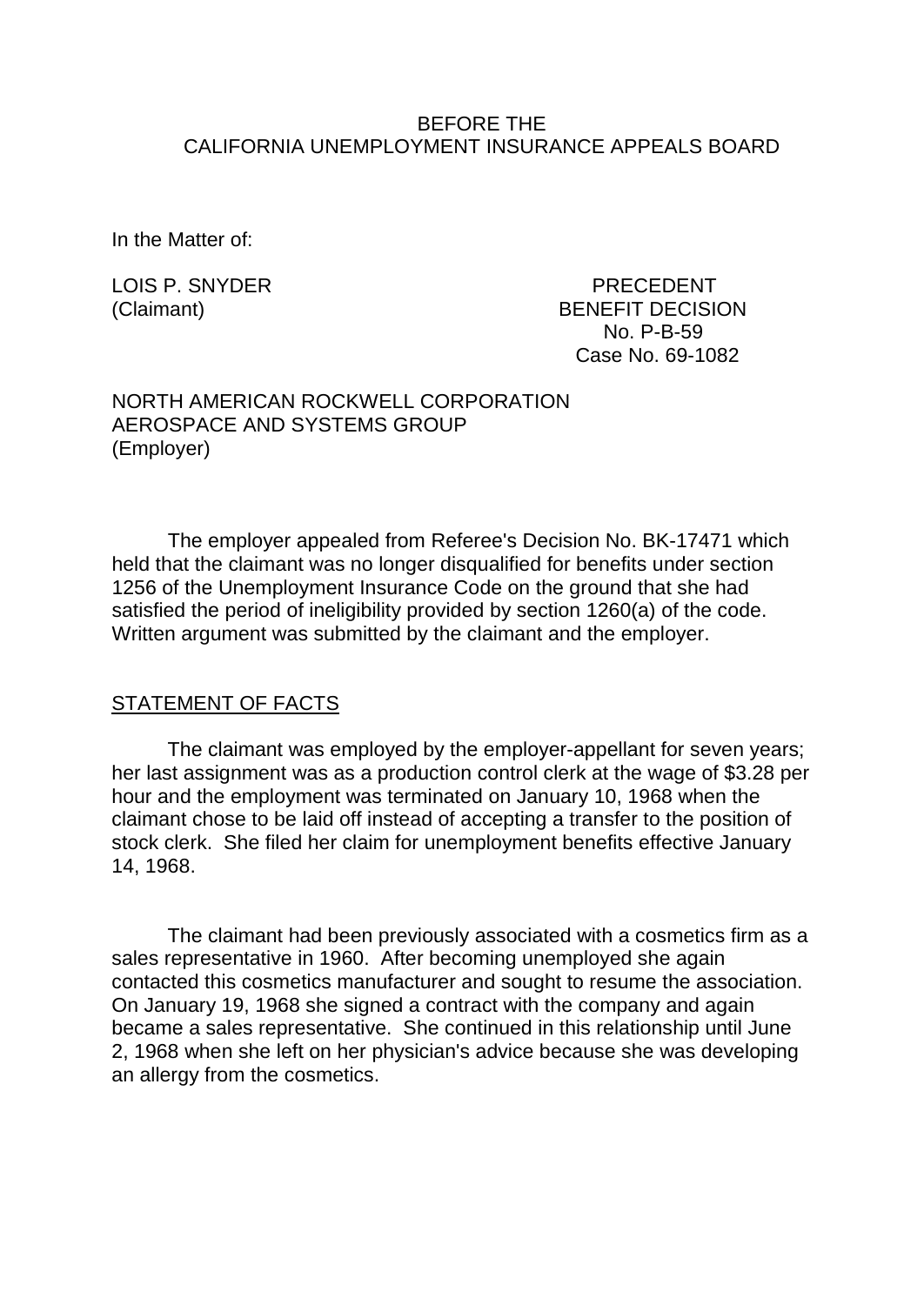Under the written contract as a sales representative, the claimant was assigned an exclusive territory in Canoga Park. The company obligated itself to pay a "commission of 40% of customer prices on all orders aggregating \$75 or more and 25% of customer prices on all orders totalling less than \$75," and to pay all transportation charges on goods shipped to the sales representative. It also reserved the right to modify the commission and the transportation charges upon appropriate notice to the sales representative. The sales representative obligated herself to make regular sales trips, to solicit and take orders, to deliver the goods to "ultimate consumers only," and to remit to the company the amount due for each shipment. All orders secured by the sales representative were subject to the company's approval, and there was no authority vested in the representative "to incur any debt, obligation or liability or to make any representation or contract on behalf of the Company." The contract concluded with the following:

"This is the sole and only Agreement between the parties and does not constitute the Sales Representative an employee of the Company."

The cosmetic manufacturing company's sales department manager testified that each sales representative is given an exclusive territory consisting of approximately 300 homes to service; that the company furnishes a "beauty showcase" to each without charge; that all order forms and promotional literature are furnished; that the sales representative does not have set hours of work; that the company does not know what the representatives charge the ultimate consumers for its products, although the company does suggest a retail price list for its merchandise; that no leads are furnished the representatives and no lists of customers are given; that no written reports are required; that the company pays the sales tax on its products, although the sales representative is asked to charge the tax to the consumer and to remit it to the company; that sales representatives are not given an expense account nor are they reimbursed for travel expenses; that the company holds sales meetings once per month which sales representatives are urged, but not required, to attend; that they may sell other cosmetic products; and that the company reserves the right to remove a sales representative if sales are made to commercial establishments. No business cards are furnished. Sales representatives work under a district manager who is the company's employee. They are responsible for sales in their areas. They are furnished with a listing of the total net value of the merchandise sold by sales representatives in their respective areas. They may call upon their sales representatives to assist them in their "earning opportunity," but have no right to direct their efforts; they may make suggestions to the sales representative but cannot demand compliance.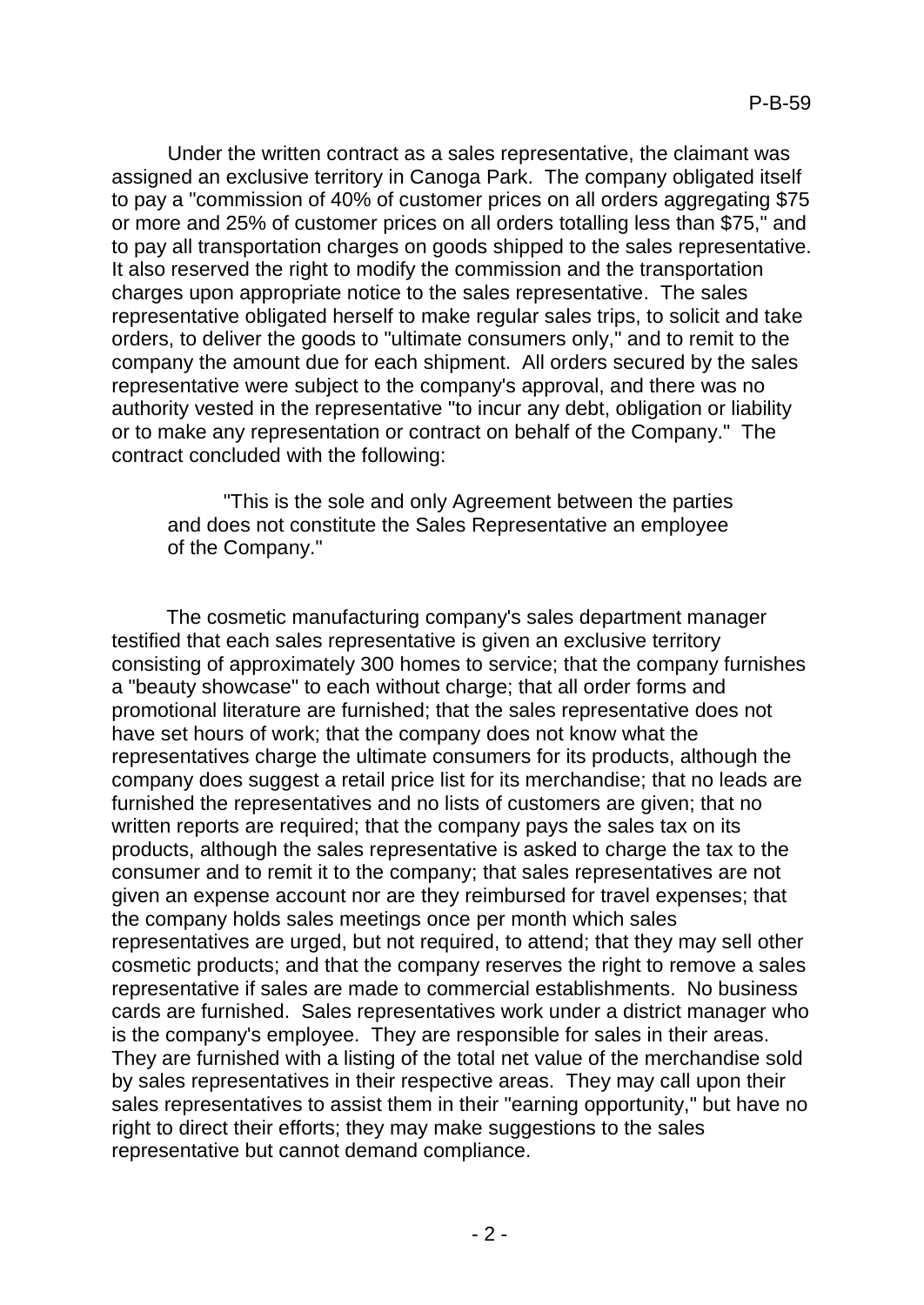The claimant testified that her "supervisor" (manager) sent her postal cards about "twice per month" expecting her presence at designated "meetings" during the course of which the claimant was "explained how to sell, how to demonstrate the products" and what "they expect from you as a representative." She understood that attendance was compulsory and knows of one associate whom the manager "terminated" because she missed two such meetings. From the conversations with her manager the claimant understood she was expected to spend at least three hours per day in the field in sales solicitation. She was told to keep a "file of customers" and to show this file to her manager who would review the sales and "if this customer wasn't ordering what she was before, she tells me what to do, to go back and call on them." The "supervisor" did not accompany the claimant in her field contacts.

The Department had reviewed the operations of the cosmetic manufacturer's sales representatives on two occasions in the past and had issued two ruling letters. The last one is dated December *7,* 1948 confirming a ruling dated April 15, 1941, holding the sales representatives to be independent contractors.

# REASONS FOR DECISION

The referee in his decision made the assumption, without deciding, that the claimant was an independent contractor, and that it was bona fide employment under section 1260(a) of the code, and since the claimant had earned in excess of five times her weekly benefit amount she was not ineligible for benefits after June 2, 1968.

We find that the services performed by the claimant as a salesperson were performed as an independent contractor and not as an employee. In this respect we are in agreement with the rulings of the Department. The cardinal principle, as spelled out in Empire Star Mines Company, Ltd. v. California Employment Commission (1946), 28 Cal. 2d 33, 168 P. 2d 686, of the right to control the manner and means of accomplishing the result desired, is not indicated.

We pass next to the consideration of section 1260(a) of the Unemployment Insurance Code:

"1260. (a) An individual disqualified under Section 1256, under a determination transmitted to him by the department, is ineligible to receive unemployment compensation benefits for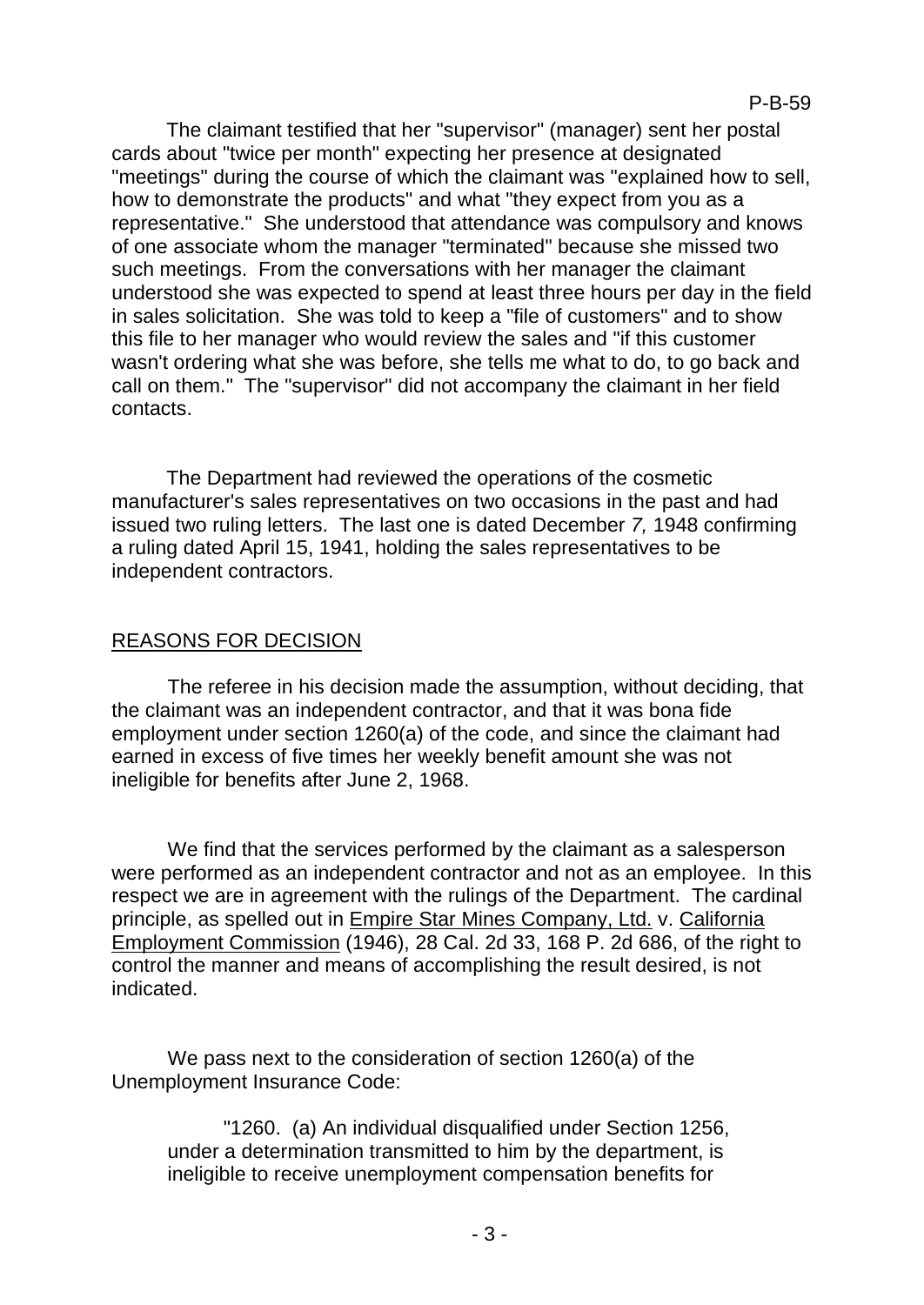the week in which the act that causes his disqualification occurs and continuing until he has, subsequent to the act that causes disqualification and his registration for work, performed service in bona fide employment for which remuneration is received equal to or in excess of five (5) times his weekly benefit amount."

In Benefit Decision No. 6593 the board held that a period of ineligibility assessed under section 1264 of the code was terminated after the claimant had earnings as an independent contractor in at least one week in excess of her weekly benefit amount. In so doing, the board relied on language in section 1252 of the code to find that the earnings received as an independent contractor interrupted "an ensuing period of unemployment" under section 1252 of the code and constituted employment under section 1264 of the code. We do not agree. Section 1252 of the code provides:

"1252. An individual is 'unemployed' in any week during which he performs no services and with respect to which no wages are payable to him, or in any week of less than full-time work if the wages payable to him with respect to that week are less than his weekly benefit amount. Authorized regulations shall be prescribed making such distinctions as may be necessary in the procedures applicable to unemployed individuals as to total unemployment, part-total employment, partial unemployment of individuals attached to their regular jobs, and other forms of short-time work. For the purpose of this section only the term 'wages' includes any and all compensation for personal services whether performed as an employee or as an independent contractor." (Emphasis added)

In our opinion the holding in Benefit Decision No. 6593 was an improper construction of the last sentence of section 1252. The limitation expressed in said sentence requires that for that section only the earnings of an independent contractor are considered wages.

The cardinal rule in the construction of statutes is to follow the legislative intent and that intent must be determined from the express language of the statute so far as possible. Where the meaning of the language of the statute is free from ambiguity, the intention of the legislature must be determined from that language, and it cannot be rewritten through interpretation to conform to a presumed intention which is not expressed, however desirable such a result might appear to be and even though the consequences of applying the express language would be to defeat the object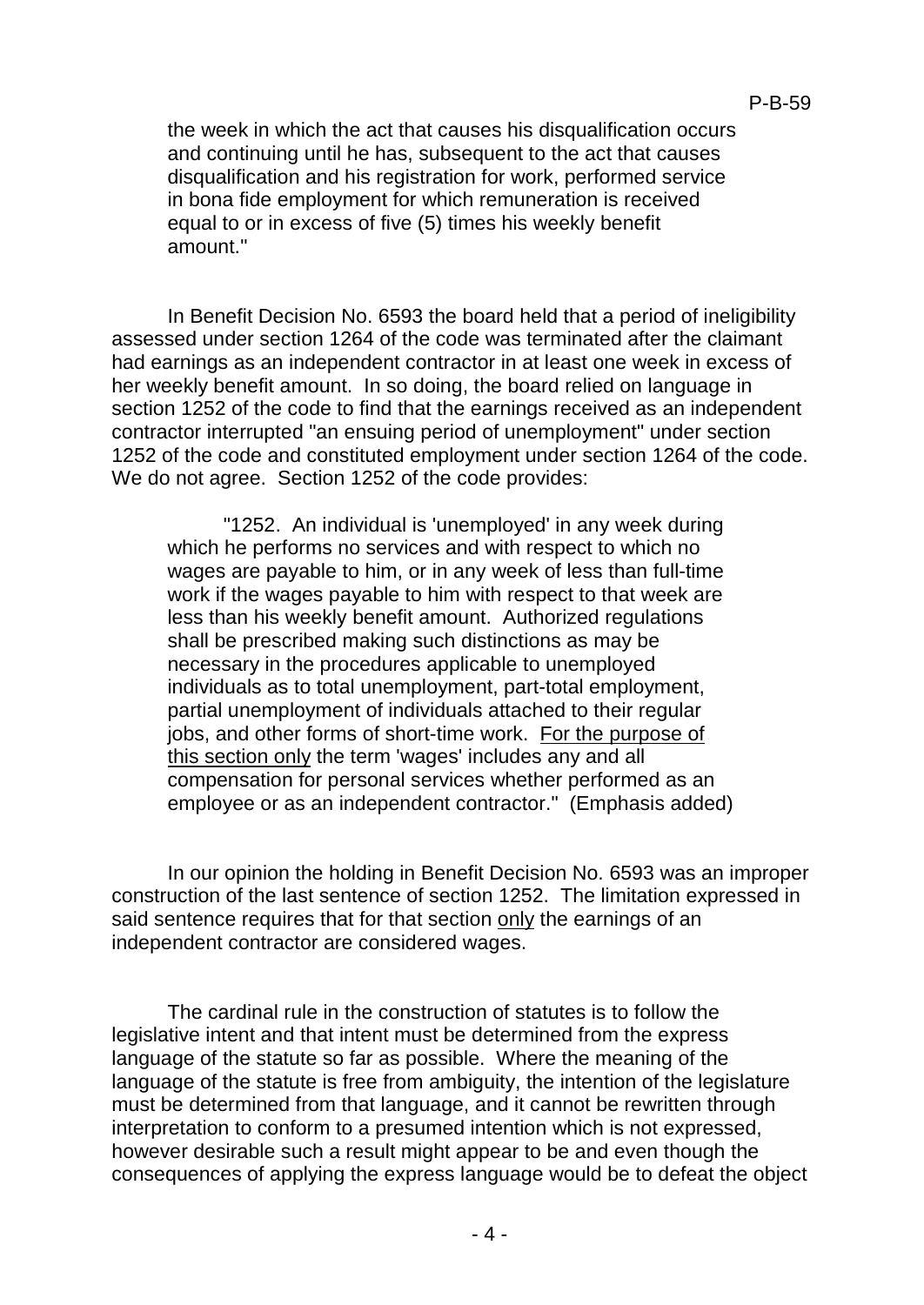of the statute. (Seaboard Acc. Corp. v. Shay (1931), 214 Cal. 361, 5 P.2d 882; Department of Motor Vehicles v. Industrial Accident Commission (1948), 83 Cal. App. 2d 671, 189 P. 2d 730: Benefit Decision No. 6798)

Black's Legal Dictionary, page 1292, defines "only" as follows:

"ONLY. Solely; alone; of or by itself; without anything more; exclusive; nothing else or more. Moore v. Stevens, 90 Fla. 879, 106 So. 901, 904, 43 A.L.R. 1127; Foley v. Ivey, 193 N.C. 453, 137 S. E. 418; City of Memphis, Tenn., v. Board of Directors of St. Francis Levee Dist. (D. C.) 228 F. 802, 804; Bacon v. Federal Reserve Bank of San Francisco (D. C.) 289 F. 513, 519."

The limitation is borne out by the purposes of section 1252 (and its companion section 1279) which place self-employed and employed individuals eligible for benefits on the same basis with respect to earnings. If not, an individual otherwise eligible for benefits would be entitled to work as an independent contractor and remain eligible for benefits while another who accepted employment would be required to report all wages and either be ineligible for benefits under section 1252 or entitled to a diminished weekly benefit amount under section 1279, depending upon the amount of his wages.

As we construe section 1264 of the code, an individual who terminates employment for one of the various reasons specified in the section has temporarily withdrawn from a or the labor market, as the case may be, and the requirement that subsequent bona fide employment be obtained is to establish a reattachment to a labor market. (Benefit Decision No. 6798)

In Benefit Decision No. 6775, in order to establish some guidelines to determine whether or not there was a genuine return to the labor market, the board stated:

"In determining whether subsequent employment indicates a return to the labor market, we reiterate our statement in Benefit Decision No. 6129 that no definite standards or criteria can be established which may be applied uniformly in every case. We do not believe that such employment must necessarily be permanent and full time. However, consideration should be given, among other things, to the character of the employment, how it was obtained, the wage paid, whether it was in the regular course of the employer's business and the customary occupation of the claimant, the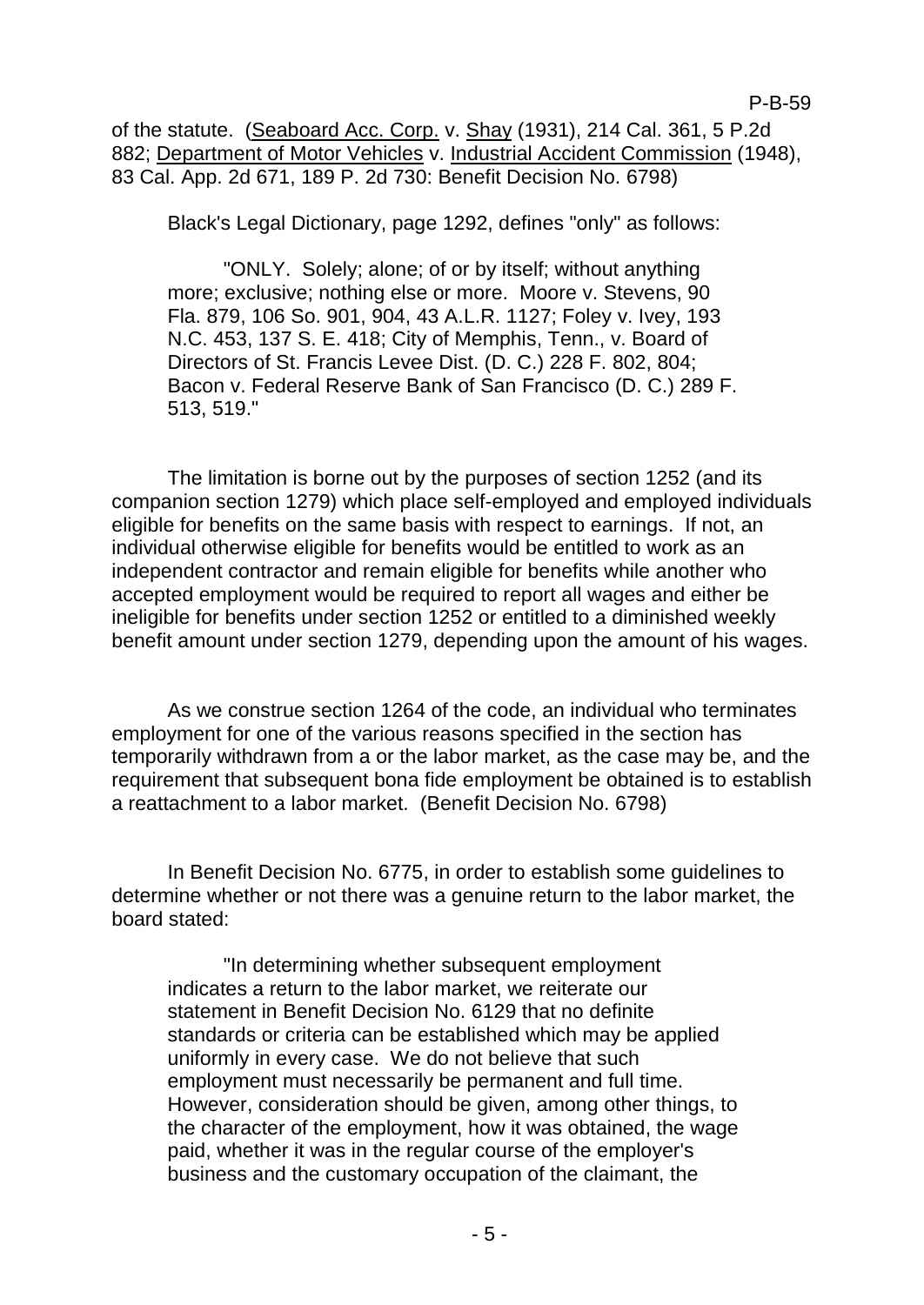wage last received by the claimant in his customary occupation, and whether the claimant is willing to accept future employment of the same kind and under the same conditions. Evaluation of these factors will tend to show the good faith of the claimant in accepting the employment and will assist the trier of the facts in determining whether there has been a genuine return to the labor market."

In Benefit Decision No. 6798, the board construed for the first time the meaning of bona fide employment in section 1260(a) and held that it was to be given the same meaning as in section 1264, citing 45 Cal. Jur. 2d, Statutes, section 21. (See also Crawford on Statutory Construction, P. 431 ff.)

In Benefit Decision No. 6808, the board held that a period of ineligibility under section 1260(a) could be satisfied by earnings from self-employment. We do not agree. We pointed out above that the last sentence of section 1252 was limited to the purposes of that section only. Benefit Decision No. 6593 rests on the broader construction given to it and Benefit Decision No. 6593 is the foundation for the prior board's decision in Benefit Decision No. 6808.

Furthermore, Benefit Decision No. 6593 was concerned with section 1264 of the code, and there is the implication that an individual held ineligible for benefits under section 1264 has temporarily withdrawn from a or the labor market, as the case may be, and in order to again become eligible for benefits must show a reattachment to the labor market. On the other hand, there is no such implication in section 1256 which provides a disqualification for those claimants whose unemployment is the result of fault on their part (section 100, Unemployment Insurance Code); that is, those who left their work voluntarily without good cause or those who have been discharged for misconduct connected with their most recent work. In short, section 1256 provides the disqualification and section 1260(a) establishes the amount to be assessed.

In the case presently before us, we hold that the claimant was engaged in self-employment and her earnings may not be used to satisfy the provisions of section 1260(a). She remains ineligible for benefits after January 8, 1968 until the section is satisfied by bona fide employment.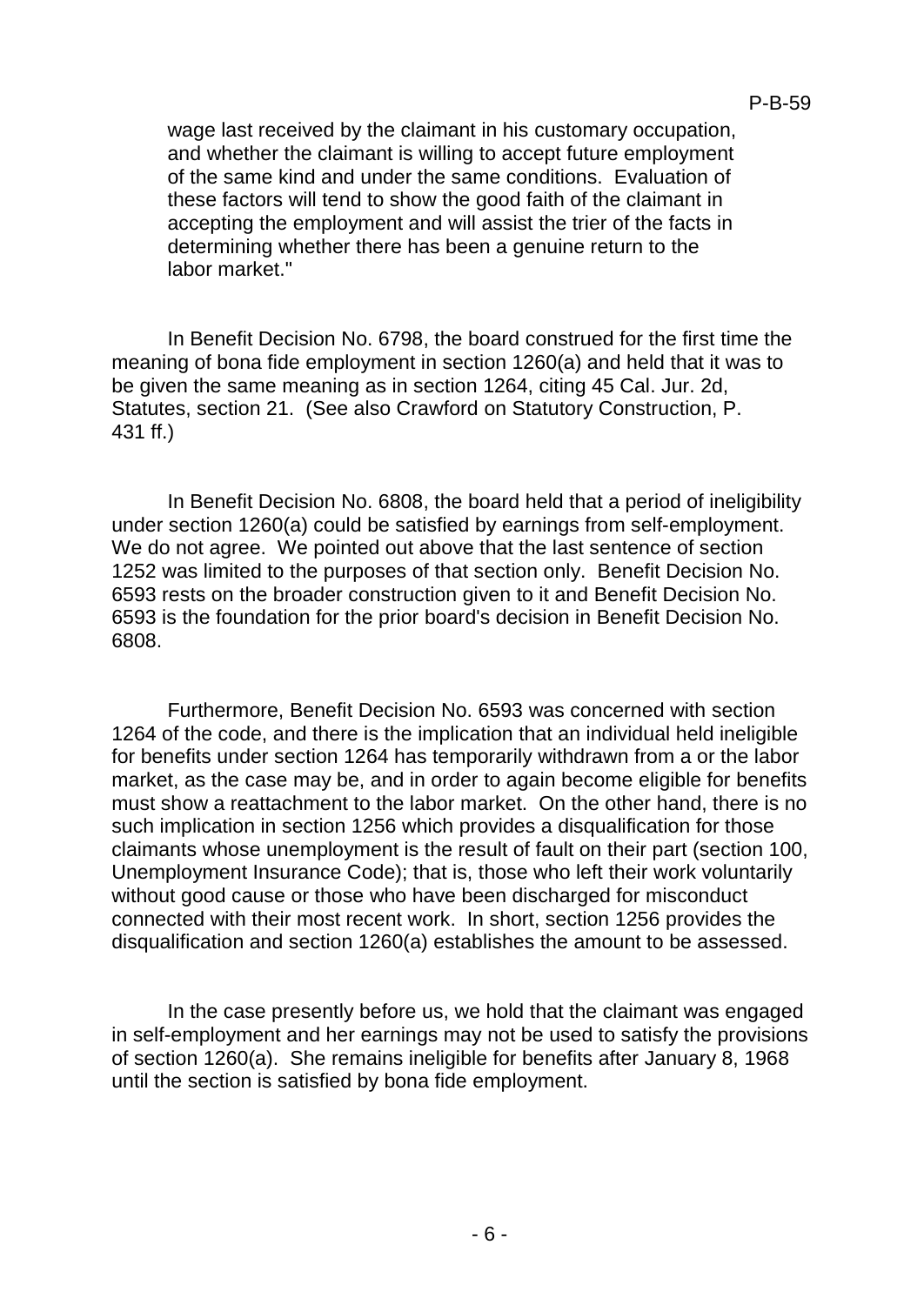### **DECISION**

The decision of the referee is reversed. The claimant has not satisfied the period of ineligibility under section 1260(a) of the code.

Sacramento, California, December 2, 1969

### CALIFORNIA UNEMPLOYMENT INSURANCE APPEALS BOARD

ROBERT W. SIGG, Chairman

CLAUDE MINARD

JOHN B. WEISS

DISSENTING - Written Opinion Attached

LOWELL NELSON

DON BLEWETT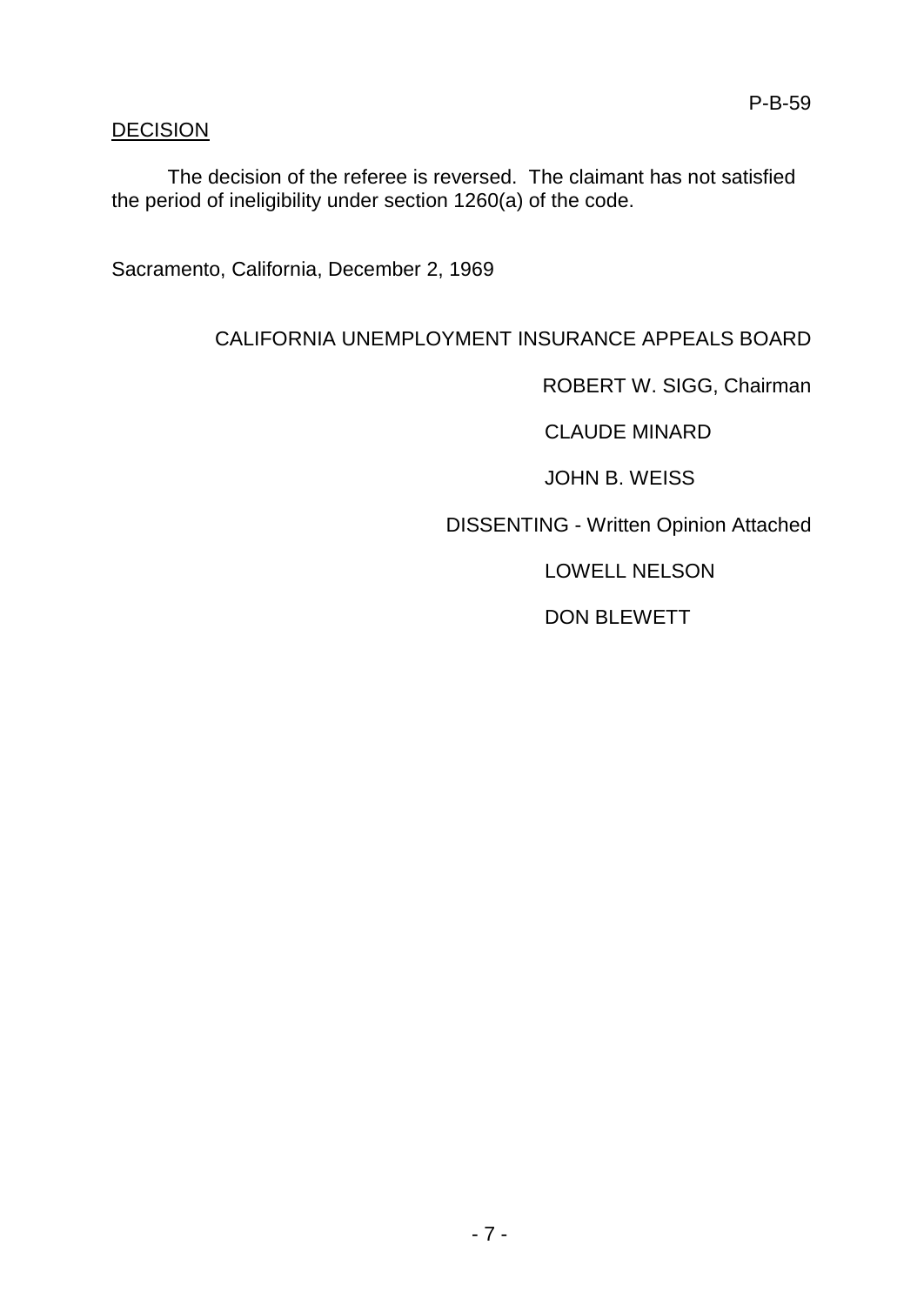### DISSENTING OPINION

We do not disagree with the finding reached by our colleagues that the claimant in this case was engaged as an independent contractor during the period she was a sales representative for the cosmetic firm. We part company with them, however, when they conclude that, for that reason alone, the earnings for services performed in that capacity cannot be used to satisfy the requirements of section 1260(a) of the code.

In Benefit Decision No. 6593 this board held that earnings as an independent contractor could be used to terminate a period of ineligibility under section 1264 of the code. In so doing it was decided that the term "employment" can include services performed in self-employment.

That decision was issued November 13, 1959 and we have adhered to its principles consistently up until the present case. In Benefit Decision No. 6798 we held that the term "employment" as used in section 1260(a) of the code has the same meaning as in section 1264. In Benefit Decision No. 6808 we specifically held that earnings in self-employment were in "bona fide employment" and satisfied a disqualification previously imposed under section 1256 of the code.

As recently as April 5, 1968 we recognized that earnings from self-employment could satisfy that requirement. In Appeals Board Decision No. P-B-5, issued on that date, we found, under the facts of that case, that self-employment was not bona fide so as to satisfy a disqualification under section 1256. We were careful to point out, however, that self-employment under different circumstances could serve that requirement. There we said:

"We do not intend to imply that self-employment may never be construed as bona fide employment. Each case must be decided on the particular facts of that case and it is entirely conceivable that in some situations self-employment would, in fact, show return to the labor market and therefore would be bona fide employment within the meaning of section 1260(a) of the code."

In our view, the reasoning in these cases is sound. Additionally, it is not without significance that although this board's interpretation of the phrase "employment" was made some ten years ago, it has not been challenged in